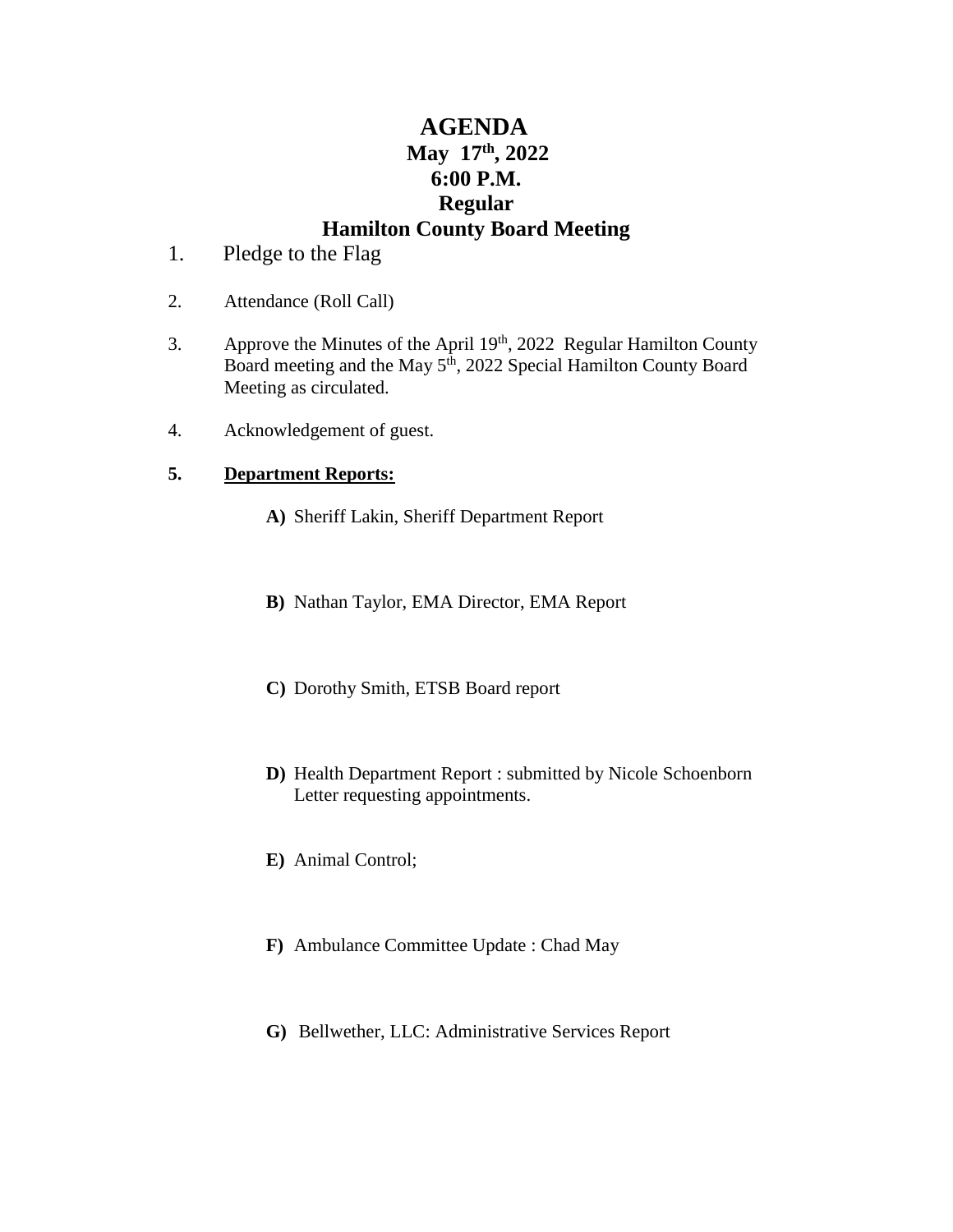## **CONSENT AGENDA;**

- 1. Hamilton County Extension Foundation Plat Book : No change, loan balance remains \$2,750.00
- 2. Accept checks from the Hamilton County Health Department for the month of April 2022. Salaries: \$7,987.50 Fringes: \$835.30 and Insurance: \$1,131.86 Unemployment \$67.31.
- 3. Hamilton County Coal Royalty Summary Report: Received a Recoupment Statement on April 22, 2022. Recoup amount =  $$12,392.14$  leaving a Recoupment Balance of \$52,320.90.
- 4. Accept check **050122** in the amount of **\$4,166.67** from the City of McLeansboro per the Central Dispatching agreement for the month of April 2022.
- 5. Review the Hamilton County Unit #10 1% school facilities tax schedule amount received is \$41,508.16
- 6. Review the Hamilton County Public Safety Tax Payment received in the amount of \$40,516.99
- 7. Accept check #32831 in the amount of \$1,409.43 from United Counties Council of Illinois (UCCI) for the reimbursement of for attendance of (3) membership meetings for the  $1<sup>st</sup>$  quarter of Fy2022.

#### ROLL CALL VOTE:

| <b>Yes</b> | No | Absent | Abstain |
|------------|----|--------|---------|
| Yes        | Nο | Absent | Abstain |
| <b>Yes</b> | No | Absent | Abstain |
| <b>Yes</b> | Nο | Absent | Abstain |
| Yes        | Nο | Absent | Abstain |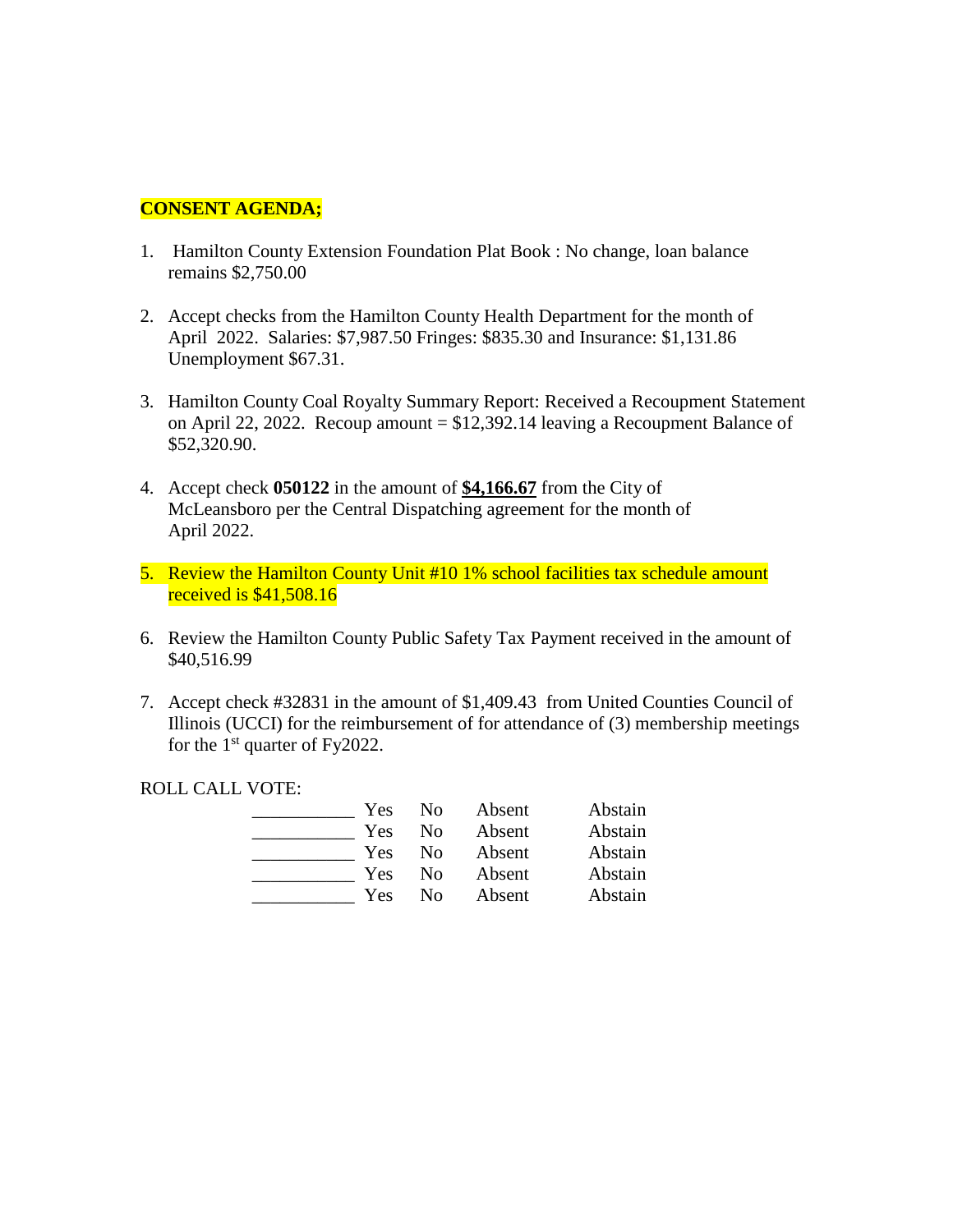#### **NEW BUSINESS:**

1. Kevin Kern, Snedeker Insurance. Review / Discuss / Approve the 2020 -2021 Worker Comp Audit. Approve the Claim in the amount of \$5222.00 Roll Call Vote:

| Yes | N <sub>0</sub> | Absent | Abstain |
|-----|----------------|--------|---------|
| Yes | No.            | Absent | Abstain |
| Yes | No.            | Absent | Abstain |
| Yes | No.            | Absent | Abstain |
| Yes | Nο             | Absent | Abstain |

2. Review/Discuss / Approve: Invoice submitted by Southeastern Illinois Regional Planning & Development Commission in the amount of \$1,374.27 for local dues for January through March 2022.

Roll Call Vote:

| Yes | No. | Absent | Abstain |
|-----|-----|--------|---------|
| Yes | Nο  | Absent | Abstain |
| Yes | No  | Absent | Abstain |
| Yes | Nο  | Absent | Abstain |
| Yes | Nο  | Absent | Abstain |

3. Review / Discuss / Approve : the Intergovernmental Agreement between the County of Hamilton and Hamilton County Unit #10 for the School Resource Officer position for the FY 2022-2023 School Year. Roll Call Vote:

| Yes | No. | Absent | Abstain |
|-----|-----|--------|---------|
| Yes | Nο  | Absent | Abstain |
| Yes | Nο  | Absent | Abstain |
| Yes | Nο  | Absent | Abstain |
| Yes | Nο  | Absent | Abstain |

- 4. Thank You acknowledgement from Hamilton County Relay for Life for the \$250 Contribution.
- 5. Discussion / Approve : Resolution #2022-15 Setting Elected Official Compensation effective 12-01-2022. Roll Call Vote:

| Yes        | N <sub>0</sub> | Absent | Abstain |
|------------|----------------|--------|---------|
| Yes        | No.            | Absent | Abstain |
| <b>Yes</b> | No             | Absent | Abstain |
| <b>Yes</b> | No             | Absent | Abstain |
| Yes        | Nο             | Absent | Abstain |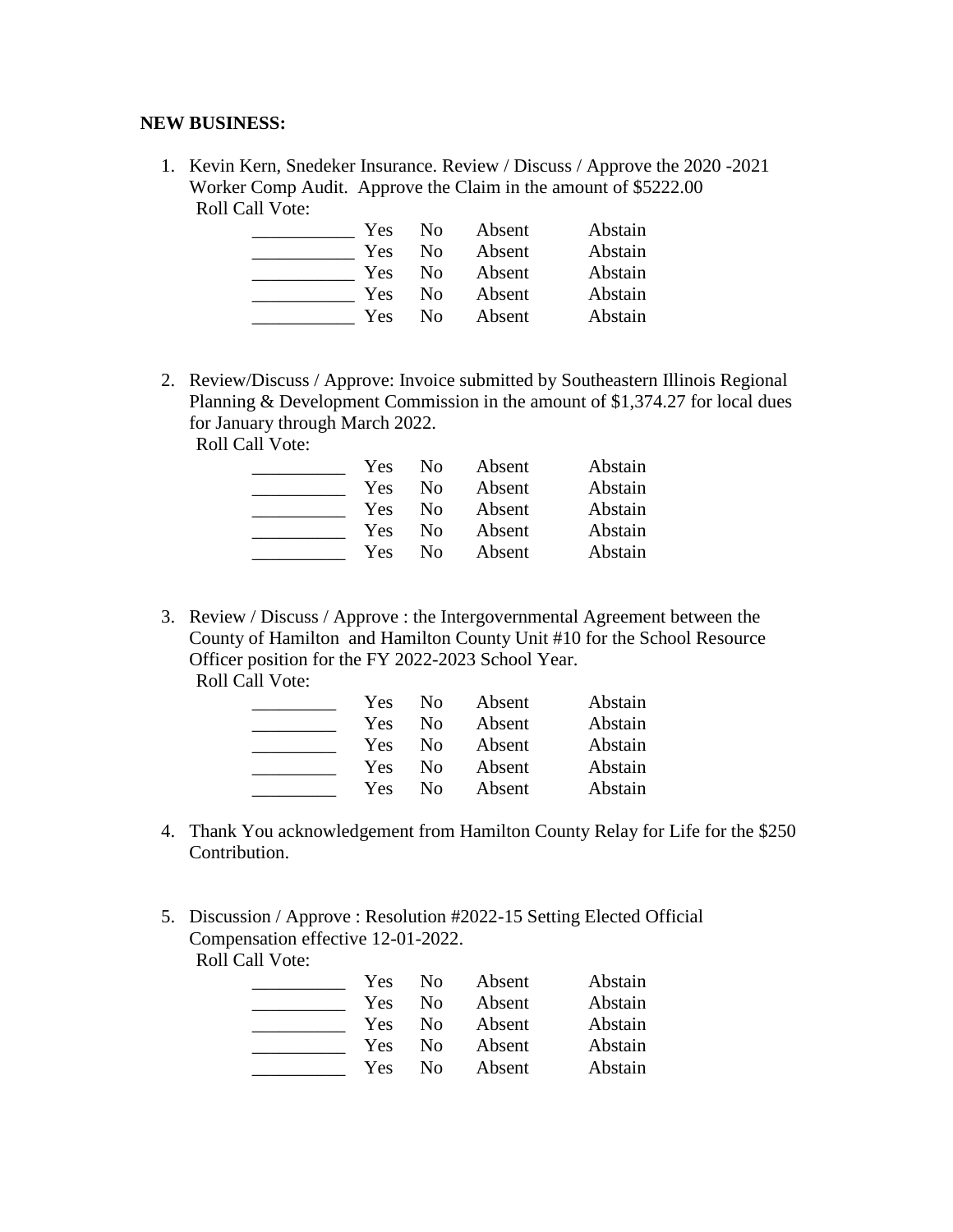#### **APPOINTMENTS**

6. Approve the Re- appointment of Mark McDaniel to the Hamilton County Board of Health for a (1) year term effective 05-01-2022 expiring 04-30-2023. Roll Call Vote:

| Yes | No. | Absent | Abstain |
|-----|-----|--------|---------|
| Yes | No  | Absent | Abstain |
| Yes | Nο  | Absent | Abstain |
| Yes | Nο  | Absent | Abstain |
| Yes | Nο  | Absent | Abstain |

7. Approve the Re-Appointment of Dr. Alec B Hood to the Hamilton County Board of Health for a (3) year term effective 05-01-2022 expiring 04-30-2025. Roll Call Vote:

| Yes | N <sub>0</sub> | Absent | Abstain |
|-----|----------------|--------|---------|
| Yes | N <sub>0</sub> | Absent | Abstain |
| Yes | N <sub>0</sub> | Absent | Abstain |
| Yes | N <sub>0</sub> | Absent | Abstain |
| Yes | Nο             | Absent | Abstain |

8. Approve the Recommendation of Jeremy Varner to a (3) Year Term effective 05-17-2022 expiring 04-30-2025.

Roll Call Vote:

| Yes | No. | Absent | Abstain |
|-----|-----|--------|---------|
| Yes | No. | Absent | Abstain |
| Yes | No. | Absent | Abstain |
| Yes | No. | Absent | Abstain |
| Yes | Nο  | Absent | Abstain |

9. Discuss / Approve the Claims List, Late Claims and Highway Claims with signatures of approval.

### **HIGHWAY RECOMMENDATION**

10. **State's Attorney, Justin Hood: Discussion / Approval : 2nd extension of ICC Order T18-0066/Stip Agmt 1982 for Relocating 1600N @EVWR (AAR/DOT#346414J; Milepost OOH-386.42) and Closing 600E @EVWR (AAR/DOT#346415R' OOH-387.67) near Delafield, Hamilton Co., IL.**